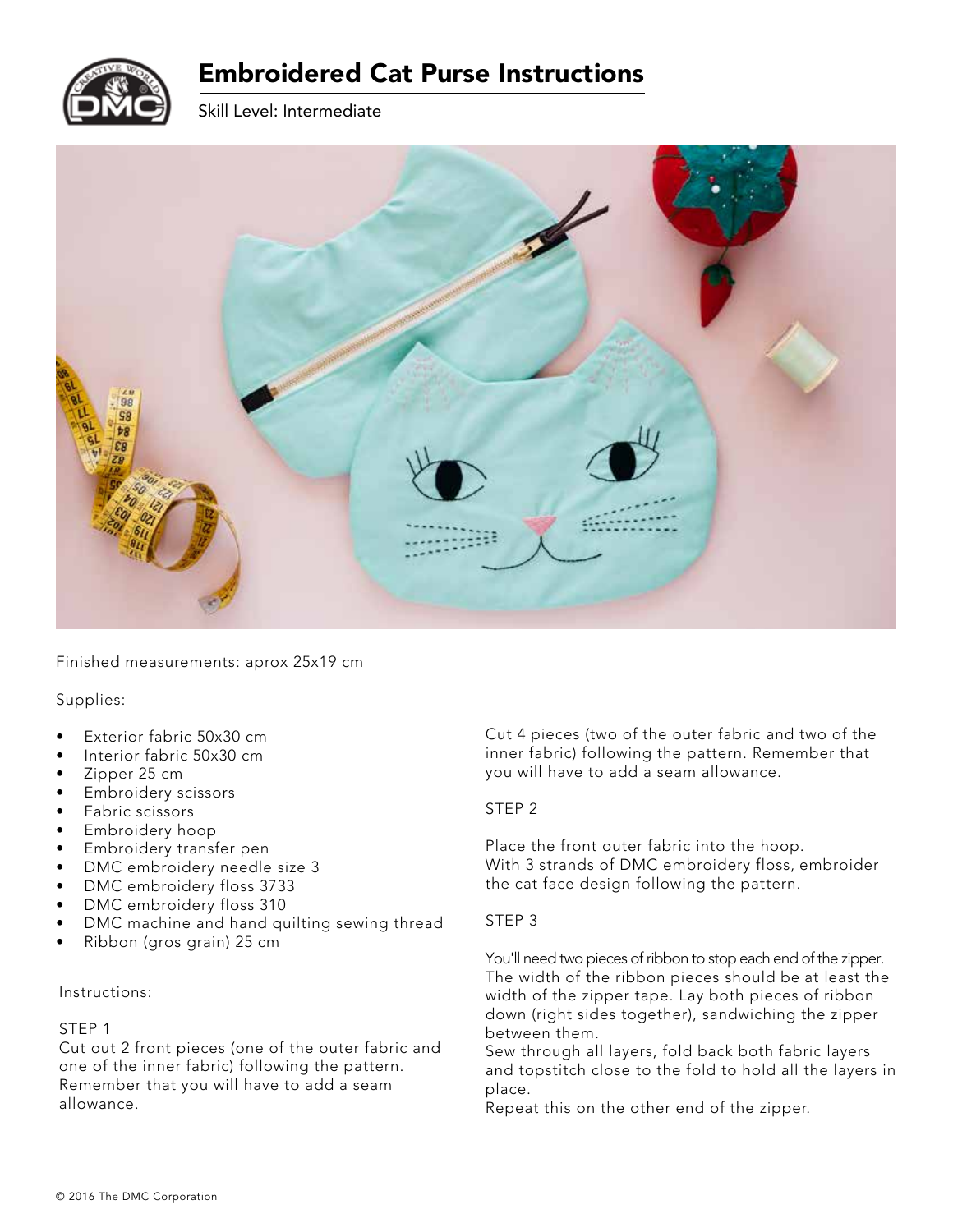



### STEP 4

Place your inner fabric down, then your zipper facing up, then the outer fabric facing down. All of the layers should line up together so the zipper teeth are sandwiched between the fabrics. Pin in place. Sew along the side of the zipper that is closest to the edge (stop when you are a seam allowance's width from the edge on both sides). Leave the seam allowances area free. Fold both fabrics back over the stitching and press

down. Topstitch to hold in place, again, leave the seam allowance ends unstitched.

### STEP 5

You have to do exactly the same thing on the other side of the zipper. So again, place your lining fabric facing up, zipper (with fabric attached) facing up and outer fabric facing down, lining them up at the edge and also with each other. Pin and sew (leaving the seam allowances area free).

Again, fold both fabrics back over the stitching and press down. Topstitch to hold in place leaving the seam allowance ends unstitched.





Visit us on **000** @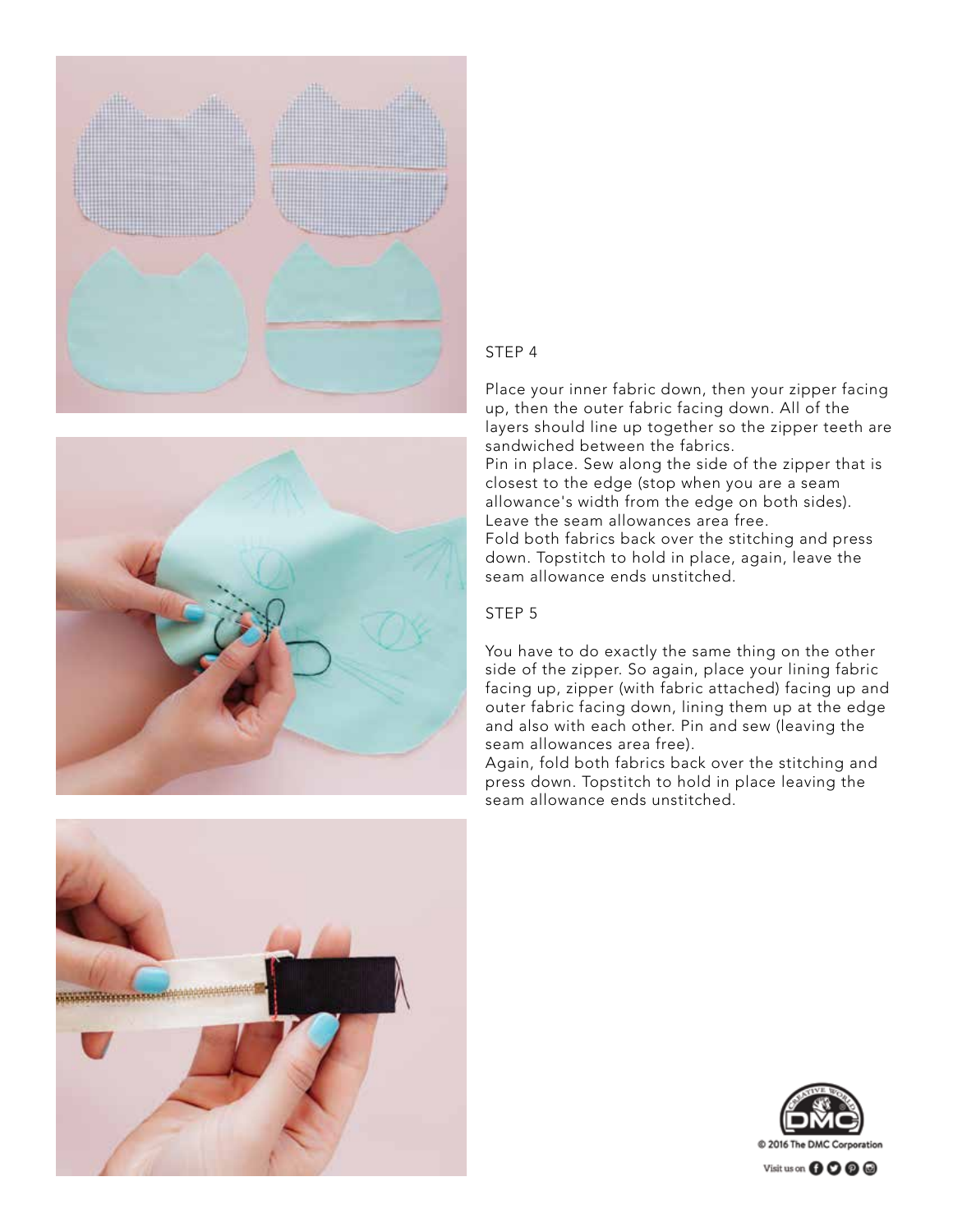## STEP 6

Open up the zipper about 3/4 of the way and pin the outer fabric together and the lining together, right sides together.

Sew only through the outer fabric layers, stitching all around the perimeter, carefully pulling the lining layer out of the way underneath. You've sewn a complete pouch of the outer fabric.

Repeat with the lining layer now, leaving a gap so you can turn out the pouch.

Remember that you are assembling one layer at a time - first the outer as a complete pouch, and then the lining as a second, complete pouch. Both of these complete pouches are attached to each other only at the zipper.

STEP 7

Snip the fabric around the ears.

Turn the whole piece inside out and sew the gap.









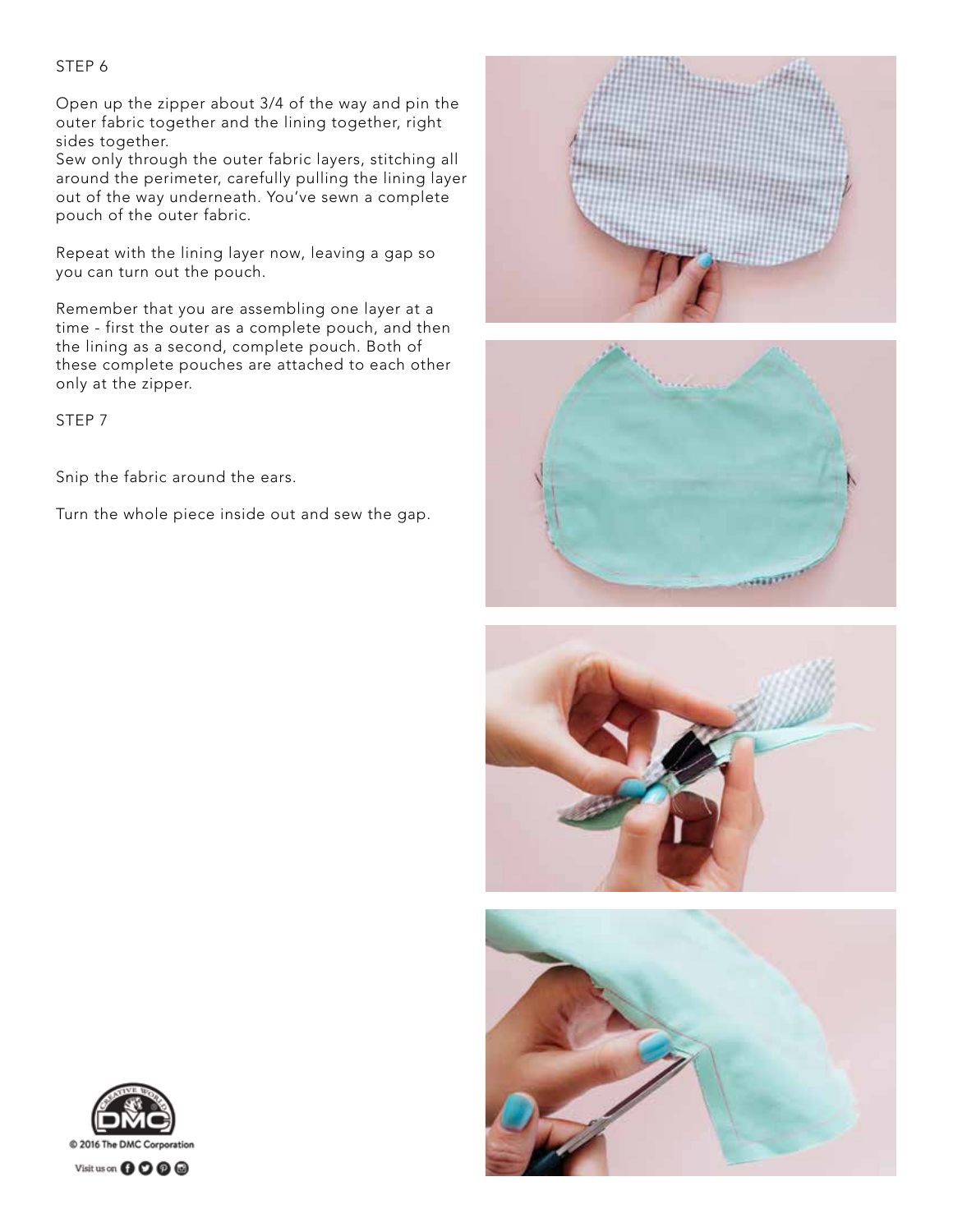